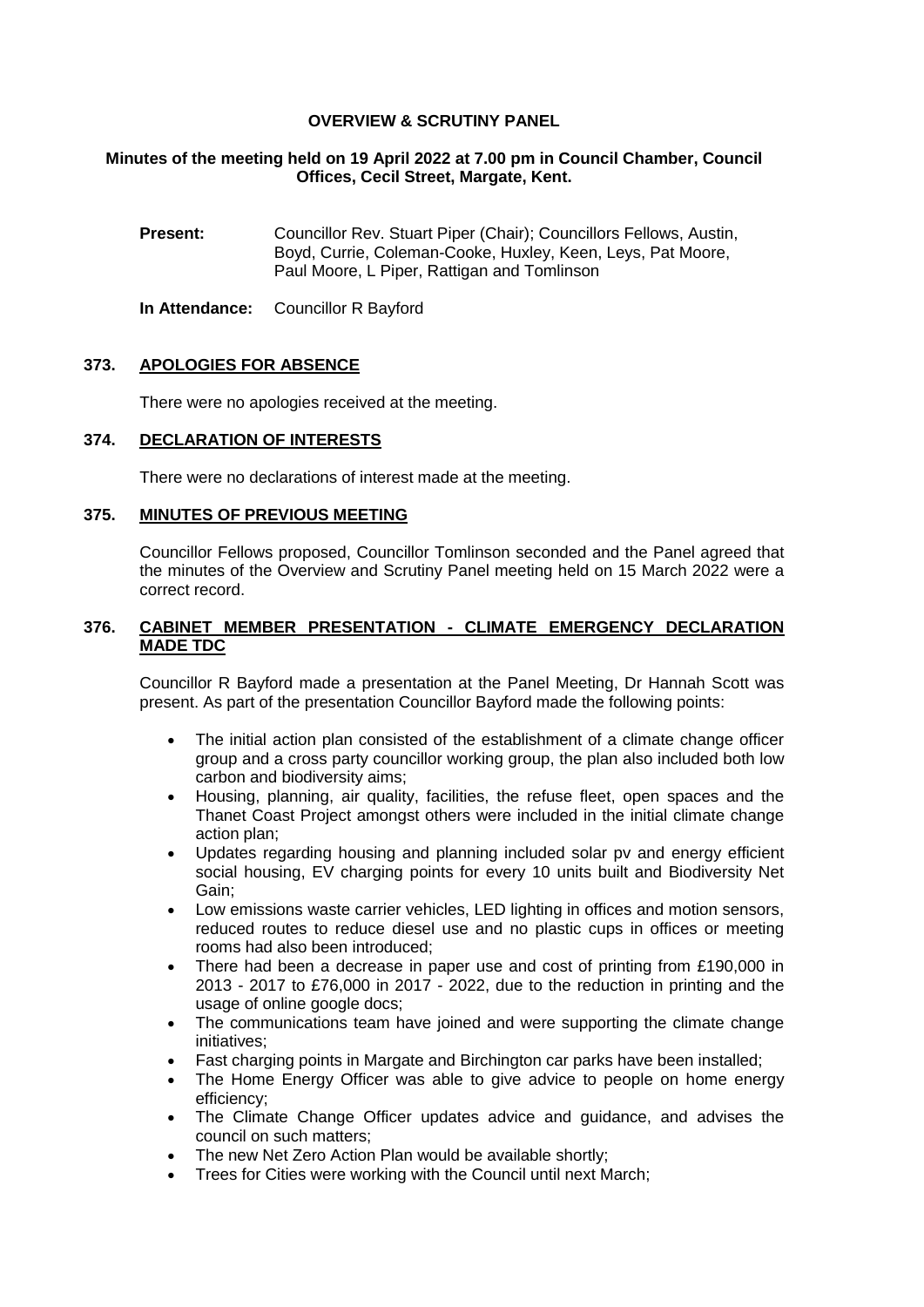- Litter Education Officer was actively working with community groups and local schools;
- Thanet Coast Project continued throughout the pandemic in 2021, organising 20 public events and 7 community events. (for further reference the power point presentation that was used at the meeting was attached as an annex to this minute item).

Members commented and asked questions as follows:

- What was the message behind the Litter Education Officer in regards to contamination? How much and what was covered by this post?
- Was there a plan to increase the electric vehicle charging points?
- There were two missing trees in Jackey Bakers park, was there funding to replant the trees?

Councillor Bayford, Gavin Waite and Dr Hannah Scott responded as follows:

- The Waste and Recycling Officer post was no longer a role within the Council as this had been replaced with the Litter Education Officer;
- Regarding contamination, it was noted that it would be disappointing if people didn't know what they could and could not put in recycling bins;
- By 2030 there would be significant pressure by the Government on relevant bodies regarding the sale of electric cars;
- Companies wishing to install electric charging points are still available; however there are catches to this;
- An electric refuse truck would soon be on a one week trial with the waste and recycling team;
- One tree was removed in Jackey Bakers Park due to vandalism. The Council would look into replanting efforts.

Members noted the presentation.

# **377. WINTER GARDENS LEASE - CALL IN OF AN INDIVIDUAL CABINET MEMBER DECISION**

The Chair stated that supplementary item number 9 (Winter Gardens Lease - Call In of an Individual Cabinet Member Decision) to be raised to item number 5.

Councillor Huxley previously called the item in, and introduced the report. Cllr Huxley outlined the reasons for the item being called in. Stating that there were further explanations needed in the report, including information on additional costs. Huxley questioned what Your Leisure would use the money for, whether this would be used for redundancies, revenue money or on other parts of Your Leisure.

The Chair offered thanks to Cllr Huxley for outlining the reasons for calling the item in. The Chair called upon Councillor Pugh and Chris Blundell to present the item.

Cllr Pugh and Chris Blundell then made the following points:

- During the third national lockdown, Your Leisure was experiencing financial strain;
- The refinancing of Your Leisure was an ongoing, difficult and drawn out process.
- Investments needed for repairs and improvements were totalling to around £3M -£4M;
- Your Leisure's lease was to end in October 2024; however the lease will be ending earlier;
- Bookings for the Winter Gardens cease in August, in order to carry out studies;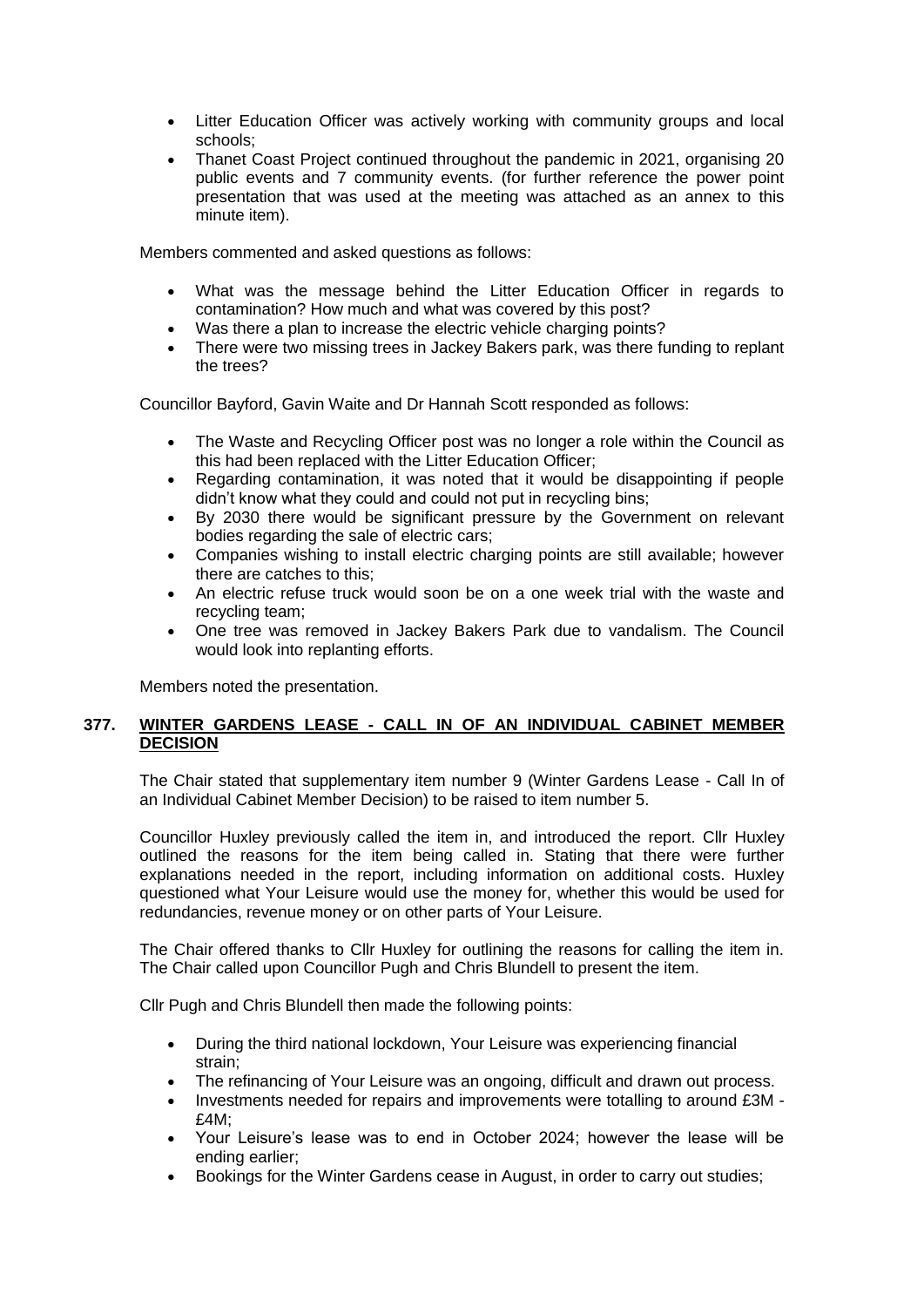- There was a need for a portfolio decision to be quickly agreed due to Your Leisure ending the lease earlier than expected;
- There was a temporary fix to the boiler issue, costing £63,000.

The Chair noted that the long term future of the Winter Gardens would be affected by who had control over the lease, stating it would be advantageous for the Council to hold the lease. He also emphasised that it was important that the public were kept informed.

Members considered the points raised and asked the following questions:

- Why had these details outlined not been included in the initial paper?
- Members raised concerns regarding the Winter Gardens being lost beyond repair, questioning the temporary boiler in the future winter months.
- What were the rough timescales for the closure of the building?
- Would there be any security covering the site when the building is closed?
- Was the site to be boarded up during its closure?

Councillor Pugh and Chris Blundell responded as follows:

- Due to time constraints, not all the details had been included in the initial paper;
- For future references, details would be provided in paper for the Overview and Scrutiny panel;
- There was a need to seek a commercial partner and a long term operator of the Winter Gardens;
- A specific timescale regarding the closure of the building would be sought by the portfolio holder and reported back to the Panel;
- Security was a priority. Officers will carry out spot checks;
- There were requirements for vacant properties, including security and measures to protect the asset.

The Chair stated that more details in writing would be needed, together with regular updates for the public as well as press releases. The Chair thanked Cllr Pugh and Chris Blundell.

There was no further action required regarding the call in.

# **378. BUDGET MONITORING REPORT 2021-22 Q3**

Chris Blundell introduced the item and made the following points:

- The report was to improve overall awareness regarding the financial position. The report was previously considered by Full Council in March;
- Housing needs had an overspend of £444,000, there were other key overspends included Your Leisure and Domestic Waste Collection;
- In total there was a £2M overspend;
- Crematorium income had seen a reduction this year;
- The £1M emergency funding from the government covered the forecast gap;
- The capital programme appeared to be significantly underspent; however this was actually a timing issue due to the receipt of the Margate and Ramsgate levelling up funding.

A Member asked whether the council could sell off pockets of land it owned around the district, in order to provide more housing for residents in Ramsgate, particularly in Eastcliff ward.

In response, Chris Blundell said that there was a need to check with the Director of Housing if such funds would be ring fenced.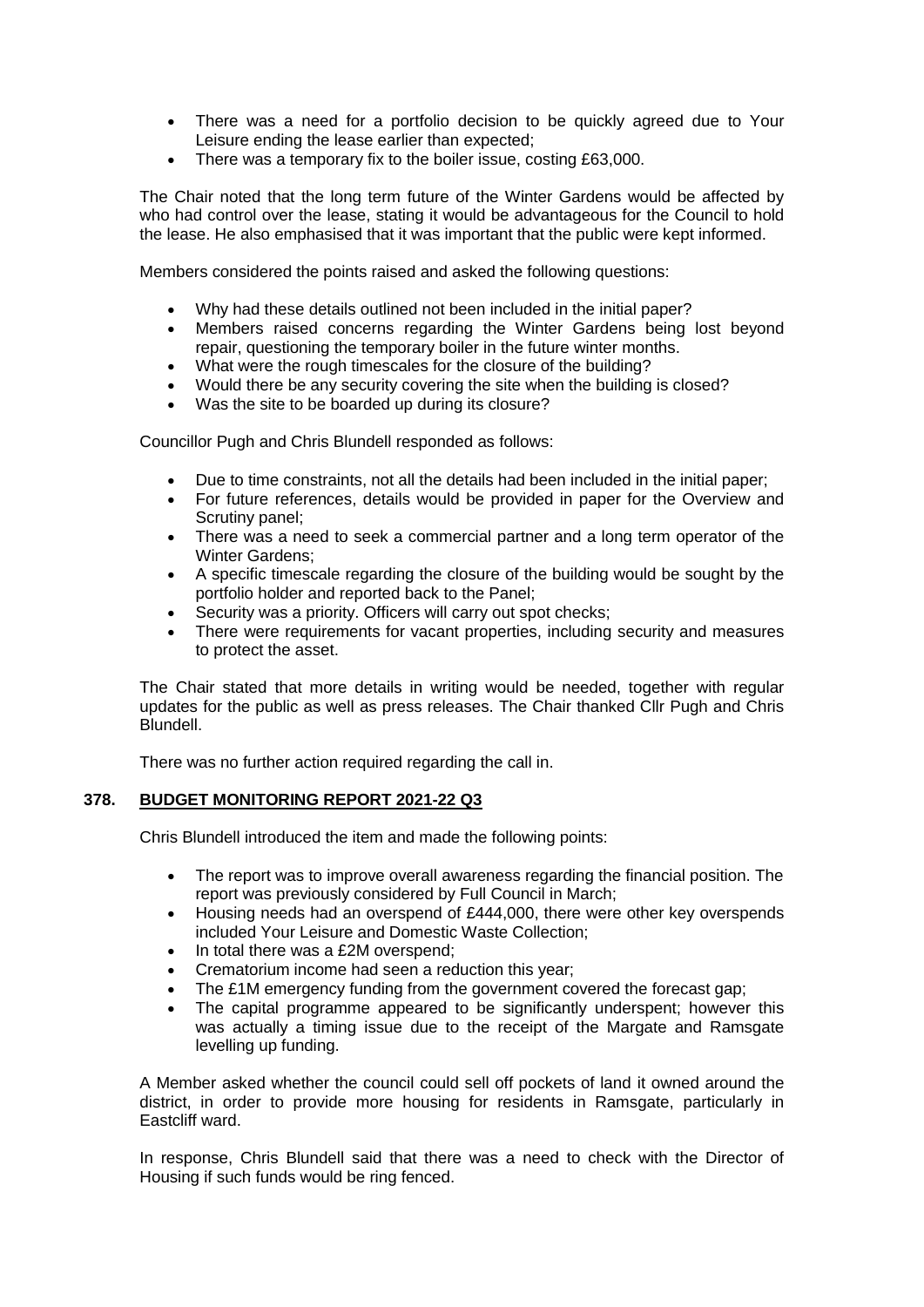Members noted the report.

# **379. COASTAL WASTE SCRUTINY REVIEW WORKING PARTY REPORT**

Councillor Fellows introduced the item. He explained that it had been a thorough review, with 20 recommendations made.

The Chair stated that the report was well set out and thanks were offered to the panel for their efforts. It was noted that discussions on how Town and Parish Councils can cooperate better were needed.

Members commented and asked the following questions:

- The recommendations could lead to large improvements; members suggested that volunteer groups needed to be liaised with more frequently;
- The Plastic Free Regime, recommendation number 6, was noted as a challenging recommendation. Members questioned how the Council could deliver this recommendation?
- Members questioned the current TDC website. Suggestions were put forth regarding reporting fly tipping and waste issues via the 'Fix My Street' website.

Councillor Fellows and Gavin Waite responded to the comments as followed:

- It was agreed that volunteers felt underappreciated;
- Volunteers were to receive further support, i.e. equipment;
- The Plastic Free Regime recommendation could be implemented in a number of ways; this could be through pubs ceasing the use of plastic cups, or fish and chip shops reusing some of their packaging;
- There previously was an app that members of the public could use to report fly tipping and waste issues, however the app was unsupported and so its use was stopped.

Councillor Fellows proposed, Councillor Tomlinson seconded and the Panel agreed the Coastal Waste Scrutiny Review Working Party report findings and recommendations as detailed in the working party report and that these be forwarded to cabinet for consideration by the Executive. A summary of the recommendations is as detailed below:

- 1. Thanet District Council should re-evaluate its corporate priorities to better reflect that beaches and coastlines are fundamental to the identity of Thanet as a tourism destination and as a result funding for their preservation and cleanliness should be prioritised;
- 2. To expand our resource base to enable Recommendation 1, we should explore a broader range of funding options, partnerships and models of delivery;
- 3. We should consider introducing bylaws and/or licensing conditions to control use of polystyrene containers, cardboard chip boxes & other frequently littered items;
- 4. TDC should look to promote a plastic free regime in Thanet;
- 5. TDC should develop flexible staff roles for beaches and the coastline;
- 6. TDC should consider approaching voluntary litter picking groups first when recruiting extra seasonal staff;
- 7. An annual litter bin survey should be carried out with the help of parish & Town Councils (and volunteer groups if appropriate);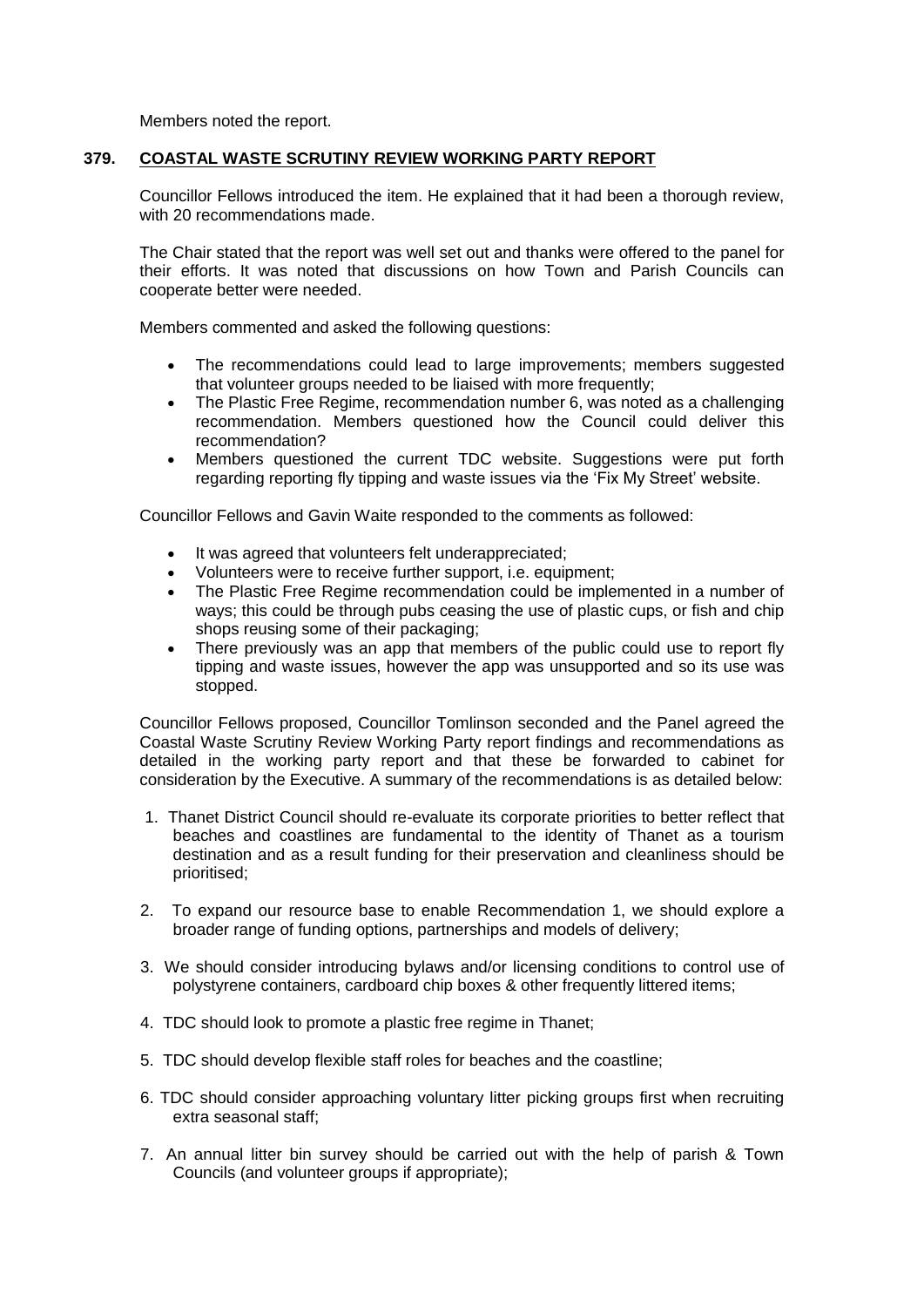- 8. Current work on modernising our bins phasing out dog waste bins, reducing aperture size when bins are replaced, fitting the size of the bin to the location and making all bins 'smart', for example - should be progressed with all speed;
- 9. TDC should monitor use and effectiveness of dog waste bag stations;
- 10. TDC should set and publicise challenging performance indicators for beach & coastal cleanliness and establish a schedule of Council & public reporting on these;
- 11. TDC should adopt stronger public messaging on litter;
- 12. We should set up '2 minute beach clean' stations during peak visitor periods to encourage individuals and families to help, supported by paid Rangers;
- 13. TDC Operational Services should meet at least annually with coastal/seafront businesses to address issues relating to keeping seafront areas clean;
- 14. We should explore introducing bylaws and/or licensing conditions to require all businesses selling food to provide & service their own bins outside their premises;
- 15. TDC should conduct regular and spot checks on Commercial Waste contracts and publicise that this happens;
- 16. TDC should prioritise building mutually supportive relationships with Town & Parish Councils to collaborate on litter & waste e.g. via regular focused meetings;
- 17. TDC should acknowledge, support & celebrate the work of litter picking volunteers e.g. by providing bags/ equipment, helping with insurance/ health & safety advice, offering funding where possible and hosting an annual 'Thank You' event.
- 18. TDC should consider establishing a Thanet-wide Litter Forum involving voluntary groups and where appropriate Town/ Parish Councils;
- 19. DC should establish a hotline/ single point of contact for litter groups to call for action e.g. to arrange pickup of bags, request supplies etc;
- 20. TDC should invest in the "Fix My Street" app again.

Nick Hughes advised Members that if Cabinet agreed the recommendations, there would be a need to draft an Action Plan for implementing the adopted recommendations. The Panel would then be able to keep a watching brief on the progress regarding the implementation of the Action Plan. The working party chair and any other members could attend the Cabinet meeting when the review findings report would be considered to speak under 20.1 on the report if they so wished.

### **380. REVIEW OF OSP WORK PROGRAMME FOR 2021/22**

Nick Hughes advised Members that a request had been made by Madeline Homer, CEx for the Panel to consider a potential scrutiny topic on 'How to improve and maximise the working relationship between Thanet District Council and Parish and Town Councils. If the Panel agreed to the request, officers would go back and score the topic against the criteria that is used for adding scrutiny topics to the list which is attached as Annex 2 to the report.

One Member requested that as part of investigating the above topic, the Panel should note that although Margate did not have a parish/town council; it should not be left out of such a review.